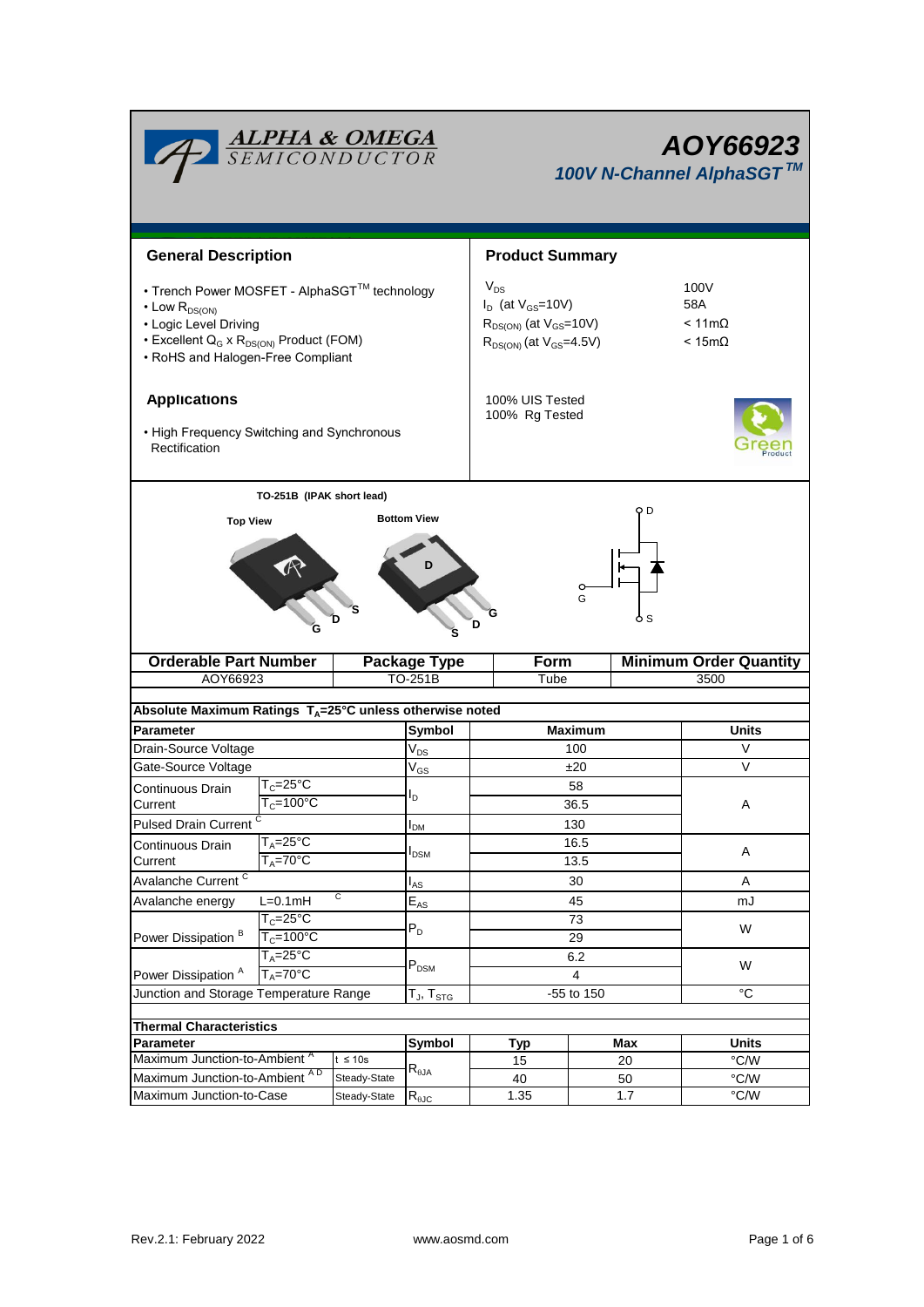

#### **Electrical Characteristics (TJ=25°C unless otherwise noted)**

| <b>Symbol</b>               | <b>Conditions</b><br>Parameter                                      |                                                                                            |                | Min | <b>Typ</b> | <b>Max</b>   | <b>Units</b> |  |  |  |  |  |
|-----------------------------|---------------------------------------------------------------------|--------------------------------------------------------------------------------------------|----------------|-----|------------|--------------|--------------|--|--|--|--|--|
| <b>STATIC PARAMETERS</b>    |                                                                     |                                                                                            |                |     |            |              |              |  |  |  |  |  |
| <b>BV</b> <sub>DSS</sub>    | $I_D = 250 \mu A$ , $V_{GS} = 0V$<br>Drain-Source Breakdown Voltage |                                                                                            |                |     |            |              | V            |  |  |  |  |  |
|                             | Zero Gate Voltage Drain Current                                     | $V_{DS}$ =100V, $V_{GS}$ =0V                                                               |                |     |            | $\mathbf{1}$ | μA           |  |  |  |  |  |
| $I_{DSS}$                   |                                                                     | $T_J = 55^{\circ}C$                                                                        |                |     |            | 5            |              |  |  |  |  |  |
| $I_{GSS}$                   | Gate-Body leakage current                                           | $\overline{V_{DS}} = 0V$ , $V_{GS} = \pm 20V$                                              |                |     |            | ±100         | nA           |  |  |  |  |  |
| $V_{GS(th)}$                | Gate Threshold Voltage                                              | $V_{DS} = V_{GS}$ , $I_D = 250 \mu A$                                                      |                | 1.6 | 2.1        | 2.6          | V            |  |  |  |  |  |
|                             |                                                                     | $V_{GS}$ =10V, $I_D$ =20A                                                                  |                |     | 9.2        | 11           | $m\Omega$    |  |  |  |  |  |
| $R_{DS(ON)}$                | Static Drain-Source On-Resistance                                   |                                                                                            | $T_J = 125$ °C |     | 16         | 19.5         |              |  |  |  |  |  |
|                             |                                                                     | $V_{GS} = 4.5V, I_D = 20A$                                                                 |                |     | 11.7       | 15           | $m\Omega$    |  |  |  |  |  |
| $g_{FS}$                    | $V_{DS}=5V$ , $I_D=20A$<br>Forward Transconductance                 |                                                                                            |                |     | 50         |              | S            |  |  |  |  |  |
| $V_{SD}$                    | $IS=1A, VGS=0V$<br>Diode Forward Voltage                            |                                                                                            |                |     | 0.72       | $\mathbf{1}$ | V            |  |  |  |  |  |
| $I_{\rm S}$                 | Maximum Body-Diode Continuous Current                               |                                                                                            |                | 58  | Α          |              |              |  |  |  |  |  |
|                             | <b>DYNAMIC PARAMETERS</b>                                           |                                                                                            |                |     |            |              |              |  |  |  |  |  |
| $C_{\rm iss}$               | Input Capacitance                                                   |                                                                                            |                |     | 1725       |              | рF           |  |  |  |  |  |
| $\mathsf{C}_{\mathsf{oss}}$ | Output Capacitance                                                  | V <sub>GS</sub> =0V, V <sub>DS</sub> =50V, f=1MHz                                          |                |     | 360        |              | pF           |  |  |  |  |  |
| $\mathbf{C}_{\text{rss}}$   | Reverse Transfer Capacitance                                        |                                                                                            |                | 7.5 |            | рF           |              |  |  |  |  |  |
| $R_{q}$                     | Gate resistance                                                     | $f = 1$ MHz                                                                                |                | 0.3 | 0.8        | 1.3          | Ω            |  |  |  |  |  |
|                             | <b>SWITCHING PARAMETERS</b>                                         |                                                                                            |                |     |            |              |              |  |  |  |  |  |
| $\mathbf{Q}_{g^{(10V)}}$    | <b>Total Gate Charge</b>                                            |                                                                                            |                |     | 25         | 35           | nC           |  |  |  |  |  |
| $Q_{g^{(4.5V)}}$            | <b>Total Gate Charge</b>                                            |                                                                                            |                |     | 12.5       | 18           | пC           |  |  |  |  |  |
| $\mathsf{Q}_{\text{gs}}$    | $V_{GS}$ =10V, $V_{DS}$ =50V, $I_{D}$ =20A<br>Gate Source Charge    |                                                                                            |                |     | 6          |              | nC           |  |  |  |  |  |
| $\mathsf{Q}_{\text{gd}}$    | Gate Drain Charge                                                   |                                                                                            |                | 3.5 |            | nC           |              |  |  |  |  |  |
| $\mathsf{Q}_{\mathsf{oss}}$ | Output Charge                                                       | $V_{GS}$ =0V, $V_{DS}$ =50V                                                                |                |     | 30         |              | nC           |  |  |  |  |  |
| $t_{D(0n)}$                 | Turn-On DelayTime                                                   |                                                                                            |                |     | 8.5        |              | ns           |  |  |  |  |  |
| $t_r$                       | Turn-On Rise Time                                                   | $V_{GS}$ =10V, $V_{DS}$ =50V, R <sub>L</sub> =2.5 $\Omega$ ,<br>$R_{\text{GEN}} = 3\Omega$ |                |     | 3          |              | ns           |  |  |  |  |  |
| $t_{D(off)}$                | Turn-Off DelayTime                                                  |                                                                                            |                |     | 23         |              | ns           |  |  |  |  |  |
| $\mathsf{t}_{\mathsf{f}}$   | <b>Turn-Off Fall Time</b>                                           |                                                                                            |                |     | 3.5        |              | ns           |  |  |  |  |  |
| $t_{rr}$                    | Body Diode Reverse Recovery Time                                    | $I_F = 20A$ , di/dt=500A/ $\mu$ s                                                          |                |     | 41         |              | ns           |  |  |  |  |  |
| $Q_{rr}$                    | Body Diode Reverse Recovery Charge                                  | $I_F = 20A$ , di/dt=500A/ $\mu$ s                                                          |                |     | 156        |              | nC           |  |  |  |  |  |

A. The value of  $R_{qJA}$  is measured with the device mounted on 1in<sup>2</sup> FR-4 board with 2oz. Copper, in a still air environment with T<sub>A</sub> =25°C. The Power dissipation P<sub>DSM</sub> is based on R <sub>0JA</sub> t≤ 10s and the maximum allowed junction temperature of 150°C. The value in any given application depends on the user's specific board design.

B. The power dissipation P<sub>D</sub> is based on T<sub>J(MAX)</sub>=150°C, using junction-to-case thermal resistance, and is more useful in setting the upper<br>dissipation limit for cases where additional heatsinking is used.

C. Single pulse width limited by junction temperature  $T_{J(MAX)}$ =150°C.

D. The R<sub>eJA</sub> is the sum of the thermal impedance from junction to case R<sub>9JC</sub> and case to ambient.<br>E. The static characteristics in Figures 1 to 6 are obtained using <300µs pulses, duty cycle 0.5% max.<br>F. These curves ar maximum junction temperature of  $T_{J(MAX)}$ =150°C. The SOA curve provides a single pulse rating.

G. The maximum current rating is package limited.

H. These tests are performed with the device mounted on 1 in<sup>2</sup> FR-4 board with 2oz. Copper, in a still air environment with T<sub>A</sub>=25°C.

APPLICATIONS OR USES AS CRITICAL COMPONENTS IN LIFE SUPPORT DEVICES OR SYSTEMS ARE NOT AUTHORIZED. AOS DOES NOT ASSUME ANY LIABILITY ARISING OUT OF SUCH APPLICATIONS OR USES OF ITS PRODUCTS. AOS RESERVES THE RIGHT TO MAKE CHANGES TO PRODUCT SPECIFICATIONS WITHOUT NOTICE. IT IS THE RESPONSIBILITY OF THE CUSTOMER TO EVALUATE SUITABILITY OF THE PRODUCT FOR THEIR INTENDED APPLICATION. CUSTOMER SHALL COMPLY WITH APPLICABLE LEGAL REQUIREMENTS, INCLUDING ALL APPLICABLE EXPORT CONTROL RULES, REGULATIONS AND LIMITATIONS.

AOS' products are provided subject to AOS' terms and conditions of sale which are set forth at: http://www.aosmd.com/terms\_and\_conditions\_of\_sal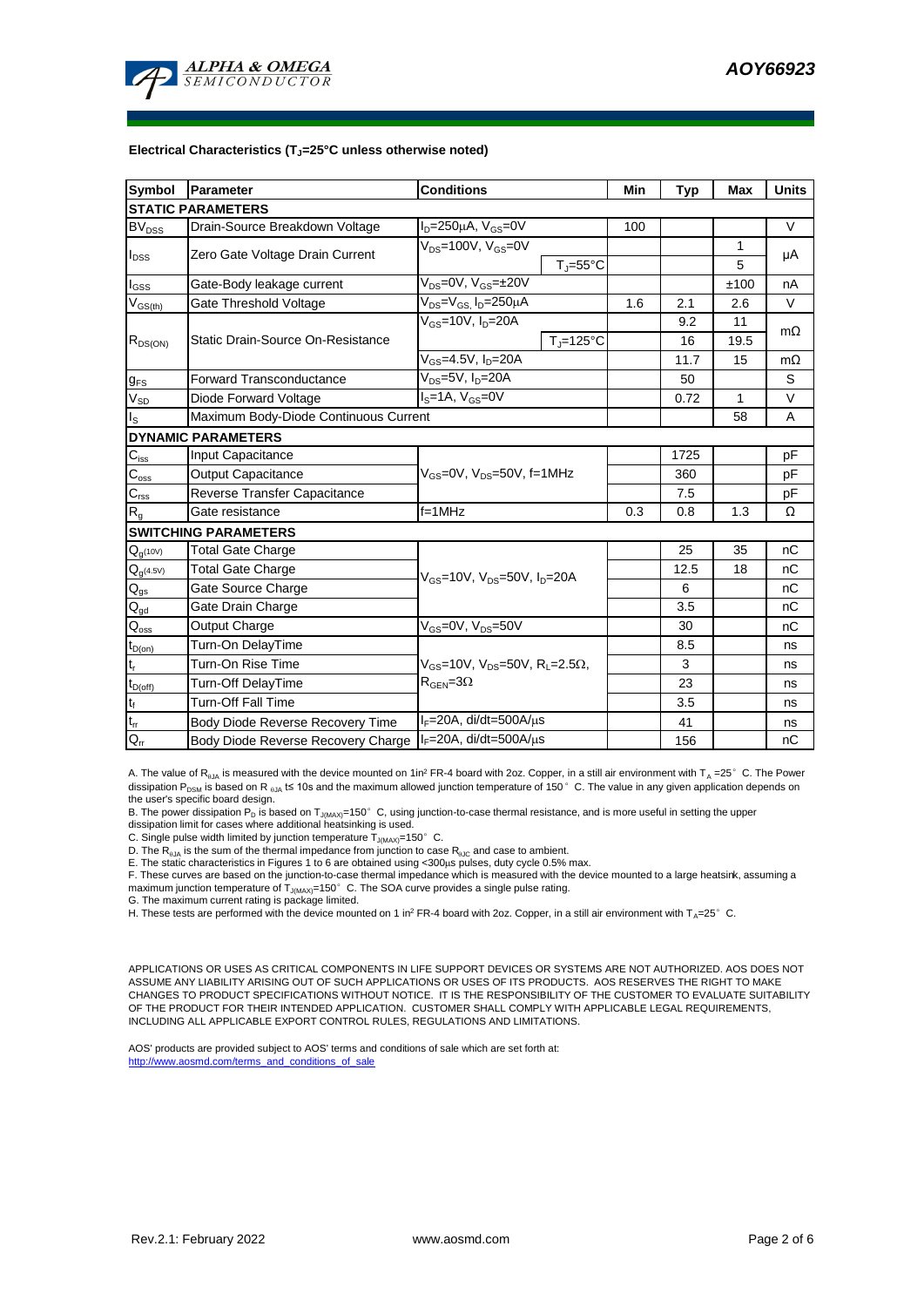

**ALPHA & OMEGA SEMICONDUCTOR** 

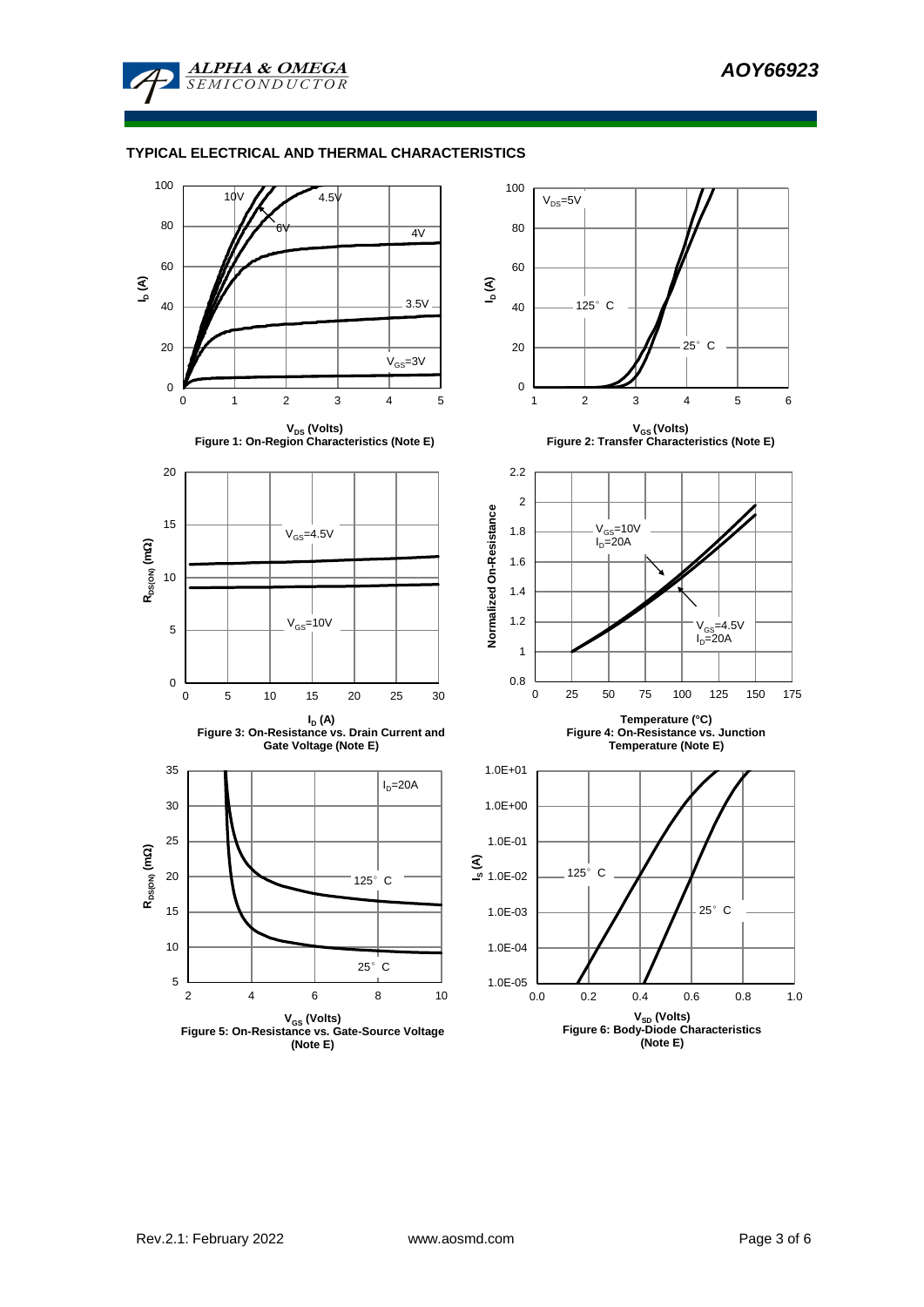

### **TYPICAL ELECTRICAL AND THERMAL CHARACTERISTICS**



**Figure 11: Normalized Maximum Transient Thermal Impedance (Note F)**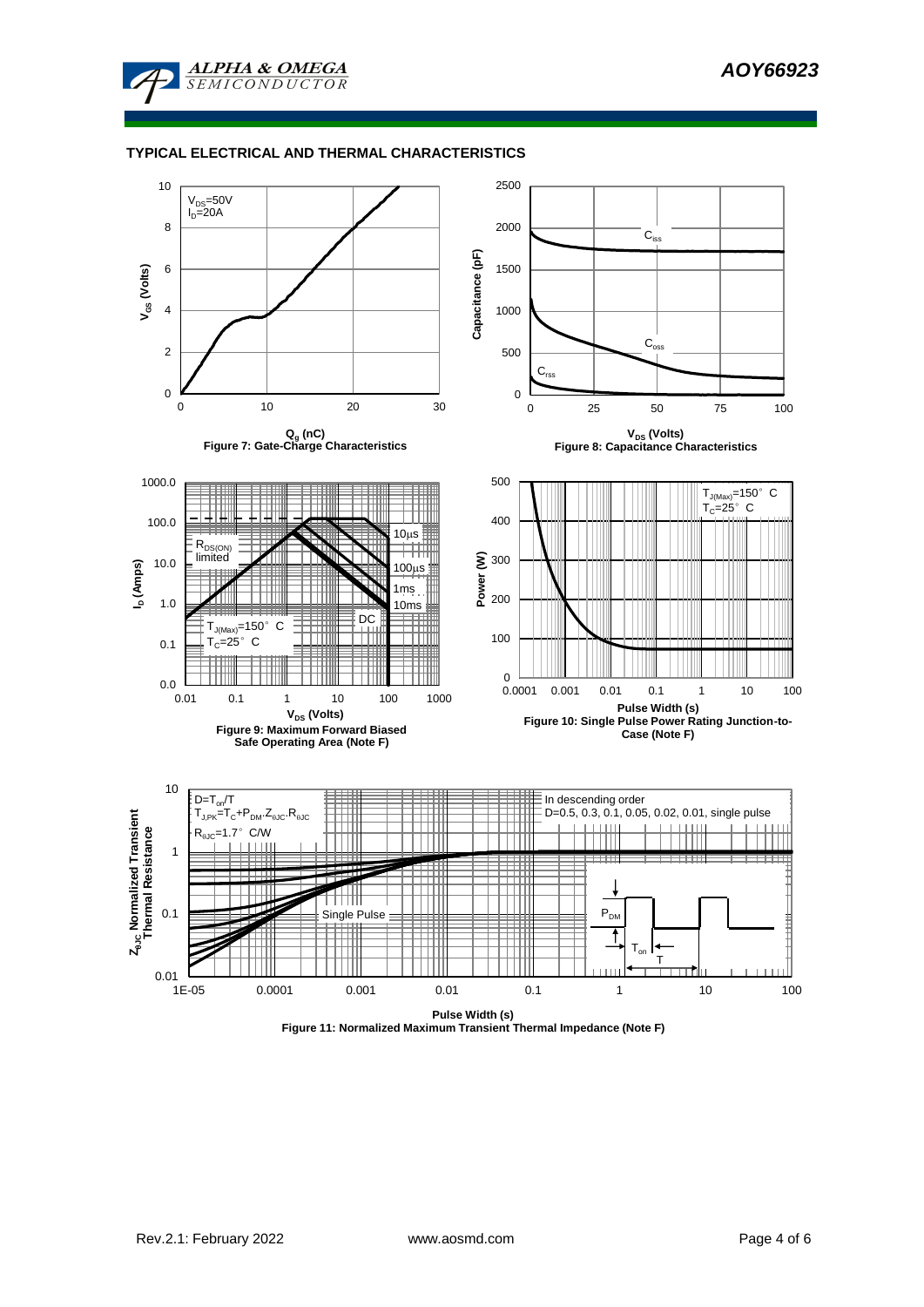

### **TYPICAL ELECTRICAL AND THERMAL CHARACTERISTICS**



**Figure 16: Normalized Maximum Transient Thermal Impedance (Note H)**